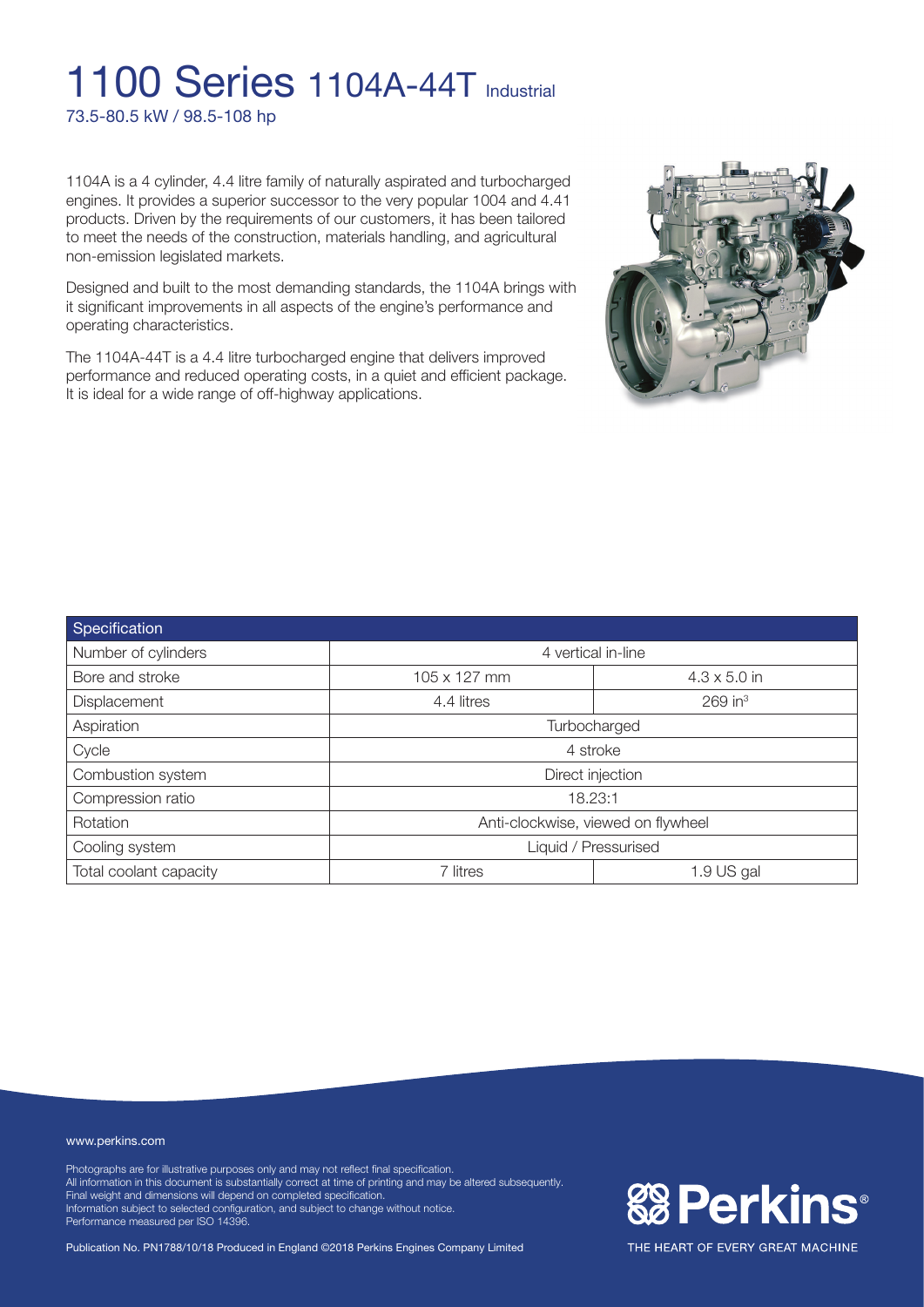73.5-80.5 kW / 98.5-108 hp

### Features and benefits

#### Flexibility

- The 1100 Series provides a comprehensive platform of engines that enable OEM's to remain flexible, responsive and competitive
- The 1100 Series offers a choice of emissions and non-emissions compliant models with similar hook-up points. Similarity in envelope size, mounting points, fuel, electrical, gaseous and coolant connection points results in lower design and installation costs for the machine manufacturer

### **Commonality**

• The use of many common components, reduces parts variety, inventory levels and servicing costs, benefits that can be passed on to the end customer and their servicing outlets

#### Performance

- The 1100A engine family meets the demanding needs of markets with no emissions legislation for off-highway machines
- Significant improvements to power, torque and torque back-up

#### Lower operating costs

• Improved cylinder bore finish and piston ring technology, combined with optimized cylinder head and block design have all contributed to significantly lowering fuel and oil consumption levels

#### **Warranties**

We provide one year warranties for constant and variable speed models as standard.

#### **Quieter**

The new and improved timing gear train, cylinder block design and use of noise deadening materials are just some of the features contributing to reduced bare engine noise across its operating range

### Cleaner

- Reduction in smoke and harmful gaseous emissions from an advanced combustion system design
- Latest gasket and sealing technology ensure a product far cleaner and friendlier to the environment

### Quality by design

<sup>l</sup> Perkins follows a rigorous and comprehensive New Product Introduction process to ensure product integrity. Design, testing and manufacturing process improvements have been adopted in the introduction of the new 1100A engine family. The result is a confidence in a product that is reliable and durable for non-emissions legislated markets

#### Product support

- Perkins actively pursues product support excellence by ensuring our distribution network invest in their territory strengthening relationships and providing more value to you, our customer
- <sup>l</sup> Through an experienced global network of distributors and dealers, fully trained engine experts deliver total service support around the clock, 365 days a year. They have a comprehensive suite of web based tools at their fingertips covering technical information, parts identification and ordering systems, all dedicated to maximising the productivity of your engine
- <sup>l</sup> Throughout the entire life of a Perkins engine, we provide access to genuine OE specification parts and service. We give 100% reassurance that you receive the very best in terms of quality for lowest possible cost .. wherever your Perkins powered machine is operating in the world
- To find your local distributor: www.perkins.com/distributor

#### www.perkins.com

Photographs are for illustrative purposes only and may not reflect final specification. All information in this document is substantially correct at time of printing and may be altered subsequently. Final weight and dimensions will depend on completed specification. Information subject to selected configuration, and subject to change without notice. Performance measured per ISO 14396.

Publication No. PN1788/10/18 Produced in England ©2018 Perkins Engines Company Limited



THE HEART OF EVERY GREAT MACHINE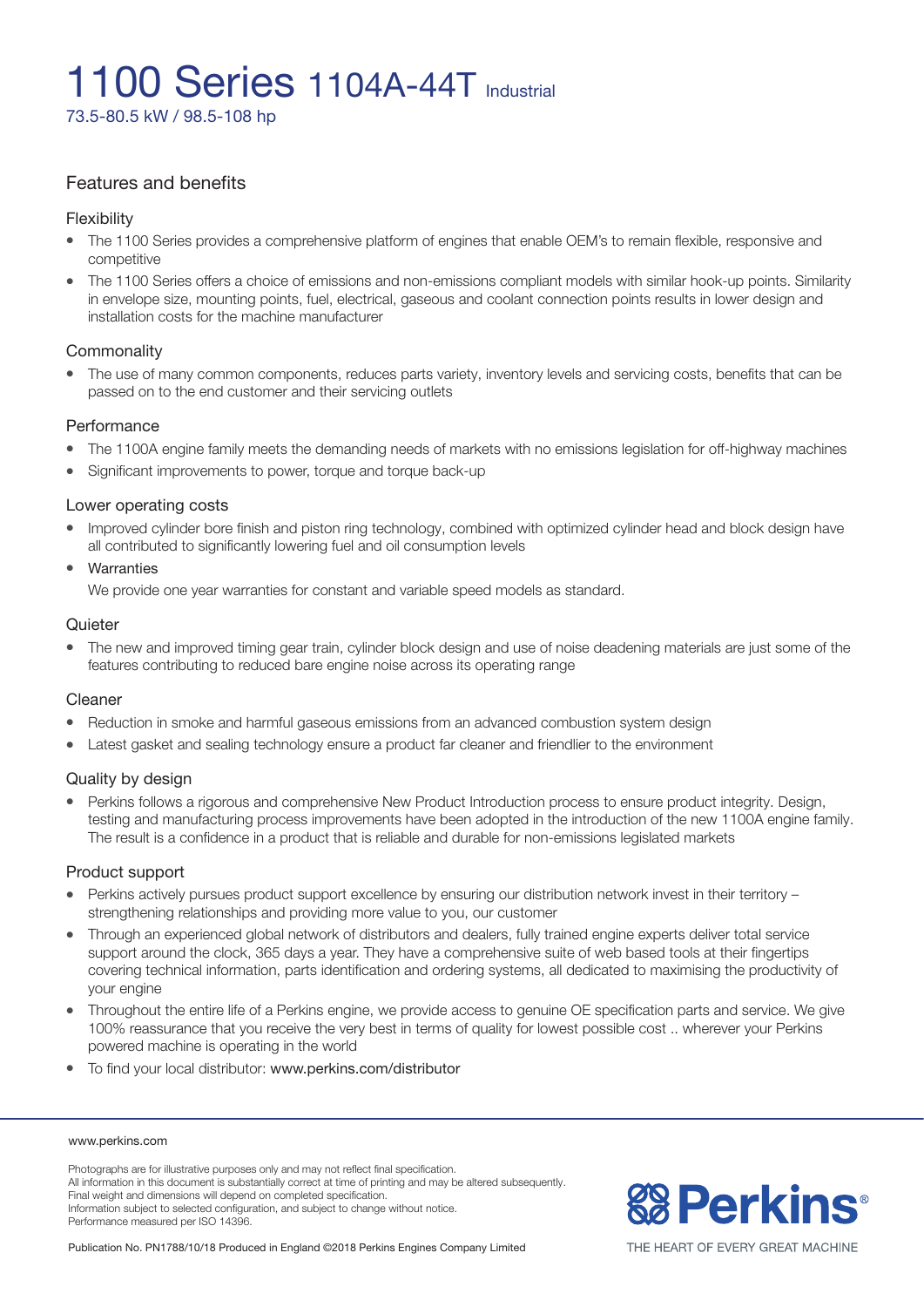73.5-80.5 kW / 98.5-108 hp

### Technical information

- Cast iron engine block
- Flywheel and flywheel housing
- Glow plug start aid (optional)
- Integral inlet manifold
- Cast iron exhaust manifold
- Choice of turbocharger options
- Gear driven coolant pump
- 12 volt alternator
- Provision for PTOs
- Choice of cooling fans
- 12 volt starter motor
- Choice of lubricating oil sump
- Choice of dipstick positions
- Choices of oil filler positions
- Choice of water outlet positions
- Balanced and non-balanced versions

### Option groups

A full range of additional options are available to enable a customer to specify an engine precisely to an application. These include alternative performance ratings, power take-offs, inlet and exhaust outlets positions, turbocharger positions, and a range of flywheels and flywheel housings to suit different clutches and transmissions.

#### www.perkins.com

Photographs are for illustrative purposes only and may not reflect final specification. All information in this document is substantially correct at time of printing and may be altered subsequently. Final weight and dimensions will depend on completed specification. Information subject to selected configuration, and subject to change without notice. Performance measured per ISO 14396.

Publication No. PN1788/10/18 Produced in England ©2018 Perkins Engines Company Limited



THE HEART OF EVERY GREAT MACHINE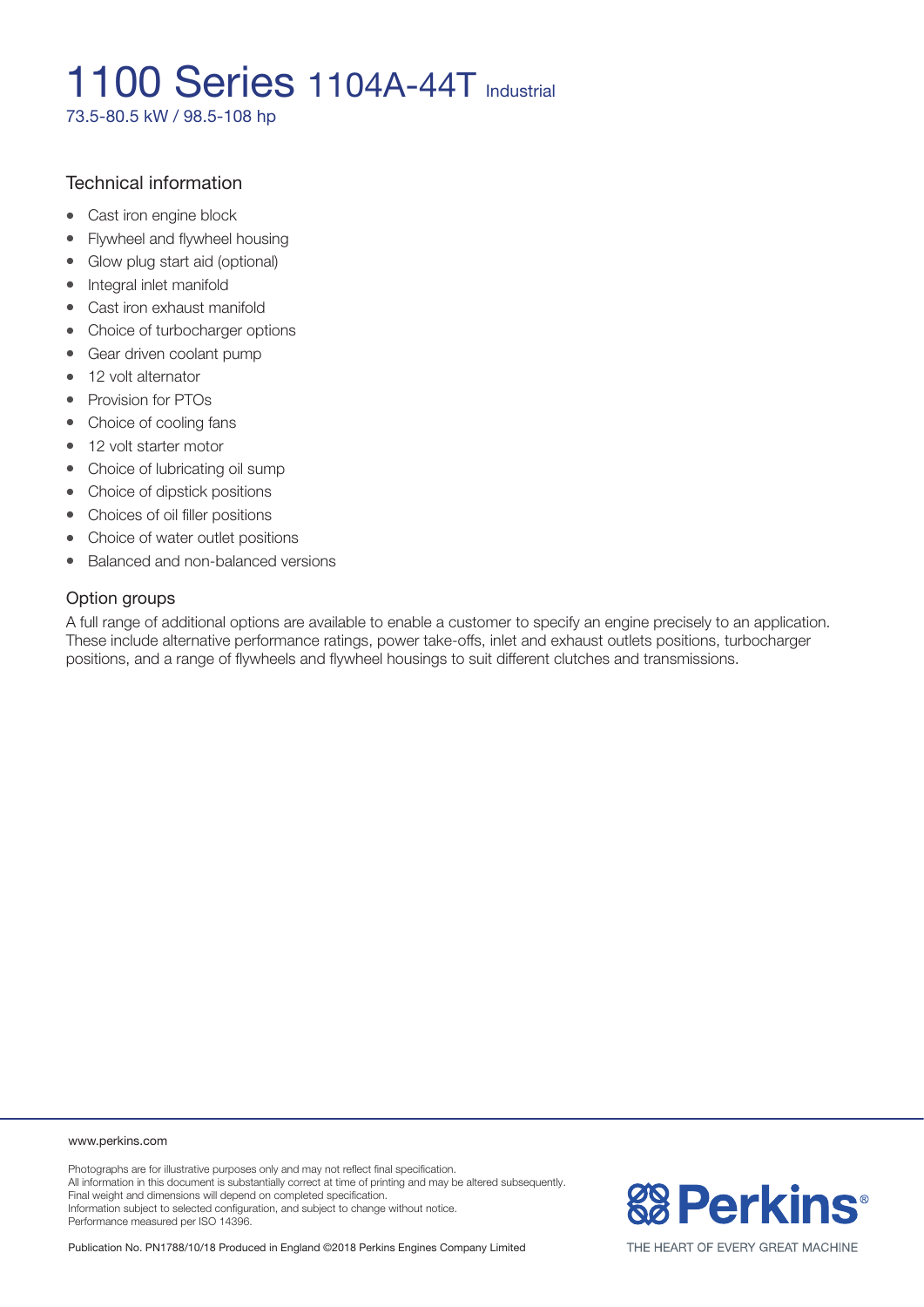73.5-80.5 kW / 98.5-108 hp



| Engine package weights and dimensions |        |           |  |
|---------------------------------------|--------|-----------|--|
| Length                                | 786 mm | $30.9$ in |  |
| Width                                 | 558 mm | 37.3 in   |  |
| Height                                | 947 mm | 31.2 in   |  |
| Weight (dry)                          | 372 kg | 820.1 lb  |  |

www.perkins.com

Photographs are for illustrative purposes only and may not reflect final specification. All information in this document is substantially correct at time of printing and may be altered subsequently. Final weight and dimensions will depend on completed specification. Information subject to selected configuration, and subject to change without notice. Performance measured per ISO 14396.

Publication No. PN1788/10/18 Produced in England ©2018 Perkins Engines Company Limited



THE HEART OF EVERY GREAT MACHINE